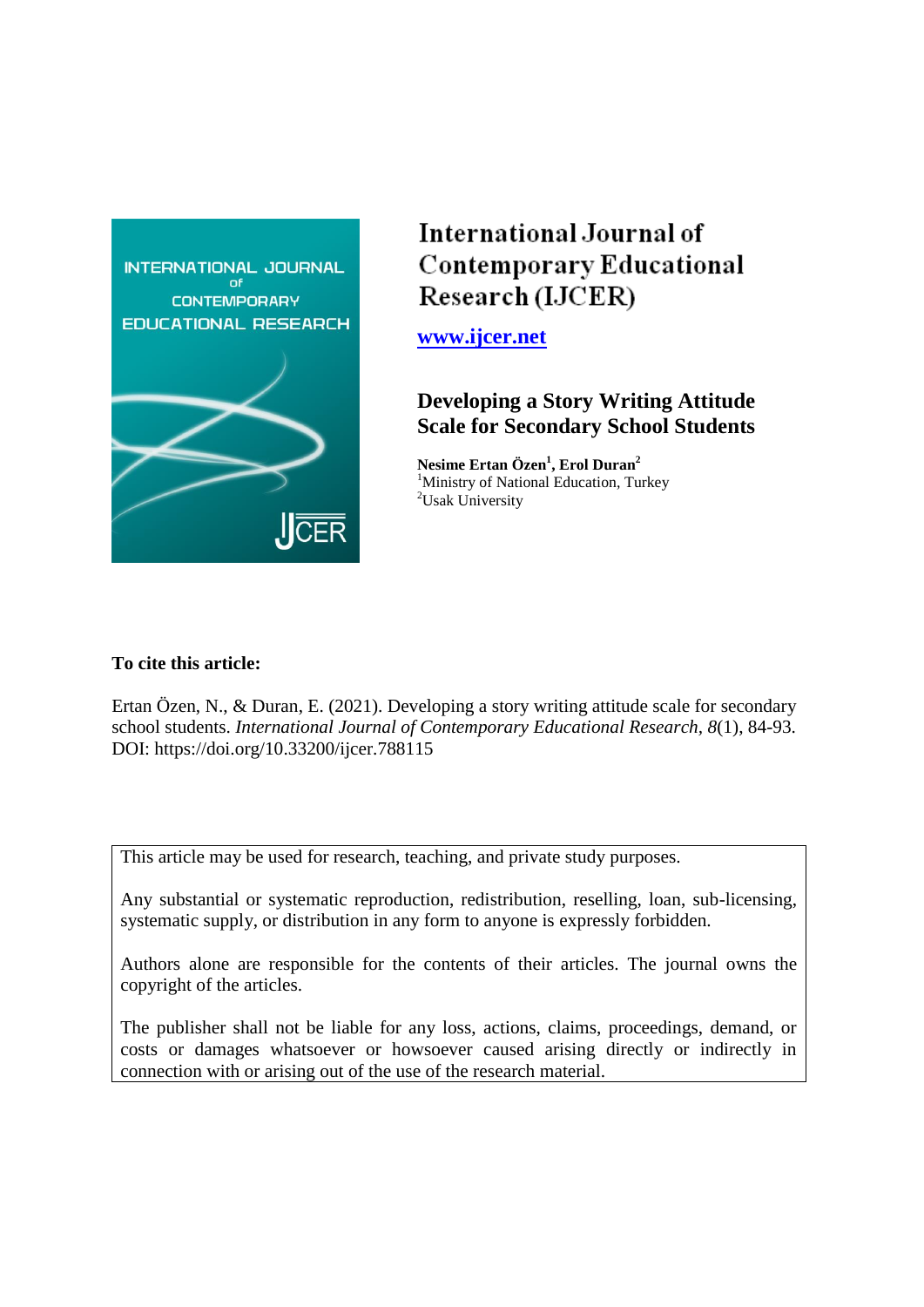

# **Developing a Story Writing Attitude Scale for Secondary School Students**\*

**Nesime Ertan Özen1† , Erol Duran<sup>2</sup>** <sup>1</sup>Ministry of National Education, Turkey <sup>2</sup>Usak University

## **Abstract**

The aim of this study is to develop a measurement tool to measure the attitude towards story writing. Validity and reliability studies of the scale, applied to 243 secondary school students, were carried out with exploratory factor analysis, measurement of internal consistency and confirmatory factor analysis. EFA revealed that the scale had three dimensions as planned in the original. Cronbach Alpha internal consistency coefficient was calculated as 0.95 in order to determine the reliability of the scale. Kaiser-Meyer-Olkin (KMO) coefficient was found as 0.94 in principal component analysis. In addition, the Barlett Sphericity test was significant ( $χ2$  = 3529,500; p<0,01). Factor loads as a result of varimax rotation varies between 0.43 and 0.80. In CFA, it was stated that the standardized regression coefficients varied between 0.51 and 0.81, and that the items in each dimension had a significant predictive power. As a result of the analysis, a valid and reliable scale was obtained. In addition, the attitudes of 243 secondary school students towards story writing were investigated. As a result of the data, it was observed that students had a positive attitude towards story writing.

**Key words:** Attitude, Writing story, Scale development

### **Introduction**

 $\overline{a}$ 

The student who is capable of writing establishes a connection between thoughts and what he / she has learned, and transfers his / her knowledge. Developing a positive attitude towards writing skills enables students to be successful not only in Turkish classes, but also in many different classes. With the development of written expression skills, students have sensitivity to aesthetics of their writings. The higher the student's attitude towards writing, the higher the quality of his writing will be.

The most important type of writing used in the development of writing skills in schools is stories. Stories are aesthetic texts that enrich our lives and our imagination. In particular, it is important for teachers to use different methods, techniques and practices that will give students an interest in writing in order to develop a positive attitude towards writing. Developing a positive attitude towards writing will also have a positive impact on the attitude towards writing a story.

Writing, which is one of the important areas in language development, is the expression of emotions, thoughts and wishes in our minds by various symbols in accordance with certain rules (Güneş, 2013). Writing skill is a narration skill which develops after listening, speaking and reading skills. Writing involves a number of challenging tasks, such as combining and using words correctly, following grammatical rules, maintaining unity and consistency (Del Aguila, 2016). Other than helping us improve our writing style, writing has virtues such as communicating with others and most importantly expressing thoughts (Krashen, 1993; Smith, 1988; cited in: Krashen, 1993). People have contributed to civilization by providing information and culture transmission through writing (Coşkun, 2007).

The texts that began with oral tradition and became written in the history of almost every nation are examples of the type of story. Turkish storytelling began to appear in our literature especially with the works of the period of

<sup>\*</sup> This article is derived from the first author's PhD dissertation entitled "Contribution of digital storytelling to 7<sup>th</sup> Grade students' creative thinking skills", conducted under the supervision of the second author.

<sup>†</sup> Corresponding Author: *Nesime Ertan Özen, nesimeertan@gmail.com*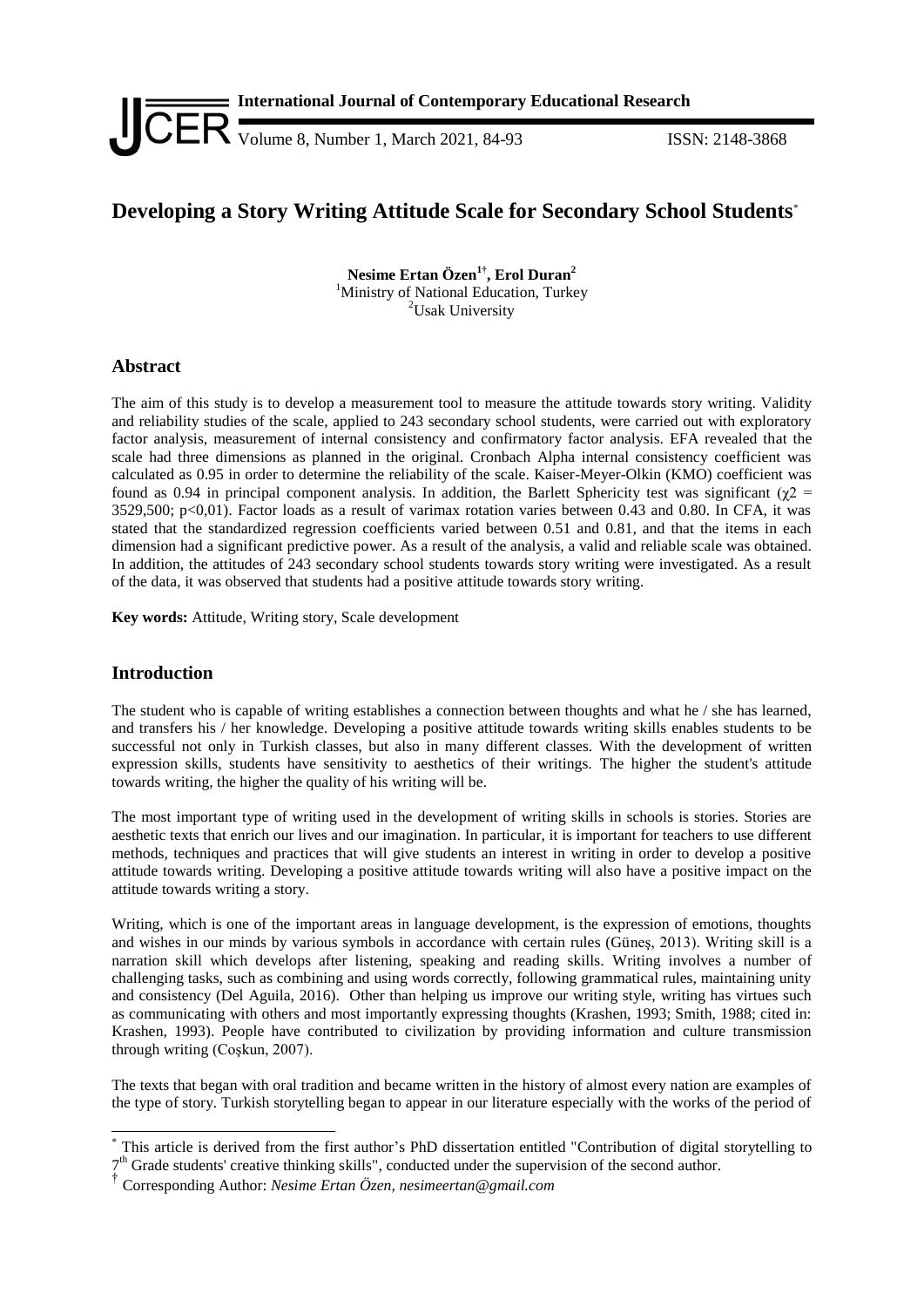Tanzimat. Before this period, there were mostly folk tales, legends, narratives taken from the Qur'an, and Tales of Dede Korkut (Eronat, 1995). Stories are short texts about events that have been experienced or that are possible to be experienced in an enjoyable way (Kayasandık, 2012). The story is usually a chronological narrative involving the basic characteristics of an event, which is transmitted through some channels over time (Genette, 1982; Abbott, 2010). According to Boratav (2009), the first type of text to show the child his mother tongue consistency, richness and subtlety are stories. Students can write events or fictional events related to their own lives applying to their imagination even if they are not literary (Arı, 2008).

Teachers should encourage students to write stories for reasons such as having fun, developing artistic expression, exploring the function and value of writing, revealing creativity, explaining their thoughts clearly, finding their identity, learning to read and write (Tompkins, 1982). Students who have difficulty in writing stories often do not have knowledge about the writing process, they have difficulties in producing ideas, they do not plan well, they do not use strategies to produce and organize text, they have difficulty in writing mechanics and they do not review or review very little what they write (Englert, Raphael, Fear & Anderson, 1988; Graham, Harris, MacArthur & Schwartz, 1991).

Writing practices in schools are carried out in a traditional structure. For this reason, writing is not regarded as an attractive activity by children. During the applications, rules such as paper cleaning, writing properly, compliance with grammar rules are more important than necessary. Thus, children direct attention to the form rather than the content of the article (Oral, 2003). Developments of children's imagination and creativity are ignored. The student, who is overwhelmed by boring and meaningless rules, avoids the work of writing.

Today, researchers view attitudes as evaluable judgements (Fazio & Olson, 2003; Schwarz, 2007). Attitude is defined as a positive or negative intensity ranking and rating directed towards a psychological object (Thurstone 1928; Sherif & Sherif, 1996). Most students tend to show negative attitudes towards writing. Students fear making writing mistakes and they are not confident to exhibit their thoughts through writing (Jabali, 2018). The attitude towards writing is very effective in increasing the success of writing (Bartscher, Lawler, Ramirez & Schinault, 2001). Writing attitudes directly influence writing achievement and motivation (Graham, Berninger & Fan, 2007). Mason, Harris & Graham (2002) indicated that students had a positive attitude towards writing when they started to school, but towards the end of primary school this attitude worsened. So it is important for teachers to identfiy students' attitude toward writing and to do instructional practices of writing to develop it.

It is important to be able to see the students' attitudes towards story writing, to determine the methods and techniques used in the class, especially to shape their writing activities in this way. Therefore, it is important to do this study. The literature on attitude towards writing was reviewed and scales were found to measure attitude towards writing, not towards writing a story (Kırmızı, 2009; İşeri & Ünal, 2010; Erdoğan, 2012; Göçer, 2014; Akaydın & Kurnaz, 2015; Ayrancı & Temizyürek, 2017; Baştuğ & Keskin, 2017; Can & Topçuoğlu Ünal, 2017; Tavşanlı, Bilgin & Yıldırım, 2019). In addition, this study has importance for literature because of the lack of a scale of attitude in the field of writing stories.

#### **Aim of the Study**

The purpose of the study is to develop a scale to determine the attitudes of secondary school students towards writing stories.

### **Method**

It is a scale development study to determine secondary school students' attitutes towards writing a story. In the first stage of the scale development study, "what is wanted to be measured" should be clearly determined. In the second stage, an item pool should be created. In the third stage, the format of the measurement tool should be decided. The other stages consist of reviewing the items by experts, ensuring item validity, applying the scale, evaluating the items, and finalizing the scale (Şahin & Boztunç Öztürk, 2018). In this study, necessary analyzes were made to determine the validity and reliability of the "Story Writing Attitude Scale for Secondary School Students".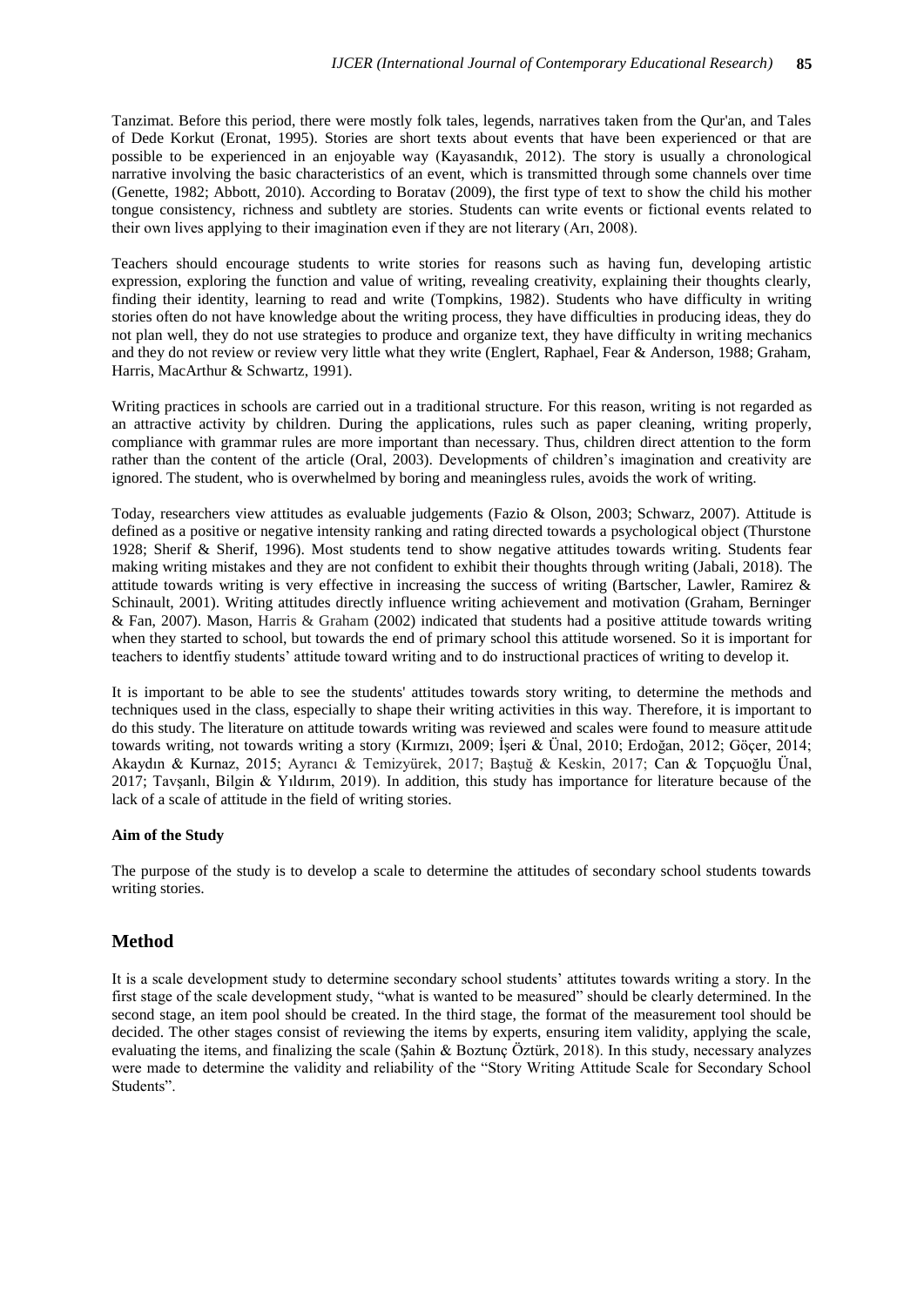#### **Participants**

The study group consists of 243 secondary school students who continue their education in Uşak. In scale development studies, it is recommended that the sample size for item analysis and factor analysis should be at least five times the number of the items (Bryman & Cramer, 2001). Therefore, the study group was aimed to reach at least five times the number of the items.

#### **Scale Development Process**

The aim of this study is to develop an attitude scale to determine the attitudes of secondary school students towards story writing. In this context, a literature review was conducted on writing, writing attitude, story, story writing and story writing attitude. Then, in accordance with expert opinions, nine questions were prepared as "Student Opinion Determination Form for Writing a Story" and 19 secondary school students' opinions were collected.

In accordance with the literature survey, students' and expert opinions, a measuring instrument consisting 37 items was created. In order to determine the comprehensibility and content validity of the scale, it was presented to 16 field experts and three Turkish teachers. In line with the feedback from the experts, two items were subtracted from the scale and arrangements were made. Prior to the validity and reliability analysis, 31 of the scale items contain positive expressions and four of them negative. The items in five-point likert type are graded as Strongly disagree (1), Disagree (2), Undecided (3), Agree (4), Strongly agree (5).

The developed form was applied to the study group and SPSS program was used for the statistical analysis. As a result of the validity and reliability analysis, it was decided to subtract seven items from the scale. Three of the seven removed substances are negative substances. As a result of the analysis, these substances have a negative factor load. As in the Benson & Hocevar (1985) study, it was concluded that the factor structures for positive and negative substances are different. It is stated by Marsh (1984) that there is a low likelihood that primary school children will show a positive concept of self when they do not participate in a negative statement. Schriesheim & Hill (1981) stated that negative expressions were less valid, and negative expressions led to errors in students' responses.

#### **Data Analysis**

In scale development studies, factor analysis is the most commonly used method to obtain data about the structure validity of a scale (Seçer, 2015). Generally, factor analysis technique is divided into two as exploratory factor analysis technique and confirmatory factor analysis technique. EFA was performed with the data obtained in the study. With this method, a smaller number of factors are described which explain the original variability of p number of variables, and factor loads, factor coefficients, and factor scores are calculated (Özdamar, 2002). In this context, the data obtained are listed in a table. Correlation matrix was used in descriptive factor analysis because the units and variance of the data were close to each other.

Kaiser-Meyer-Olkin (KMO) technique is used to comment on the adequacy of sample size in EFA (Seçer, 2015). This data obtained in the study is shown in a table. In addition, Barlett's Test of Sphericity was also given to determine whether the data came from a multivariate normal distribution.

The Cronbach Alpha coefficient is used to evaluate the accuracy of the responses to the items on the likert scale. In this context, the obtained Cronbach Alpha coefficient is shown in a table.

In this study, CFA was used to verify the structure determined by the EFA. To demonstrate the adequacy of the model, the fit indices are given in a table. In addition, the measurement model of CFA was given and the variables were commented.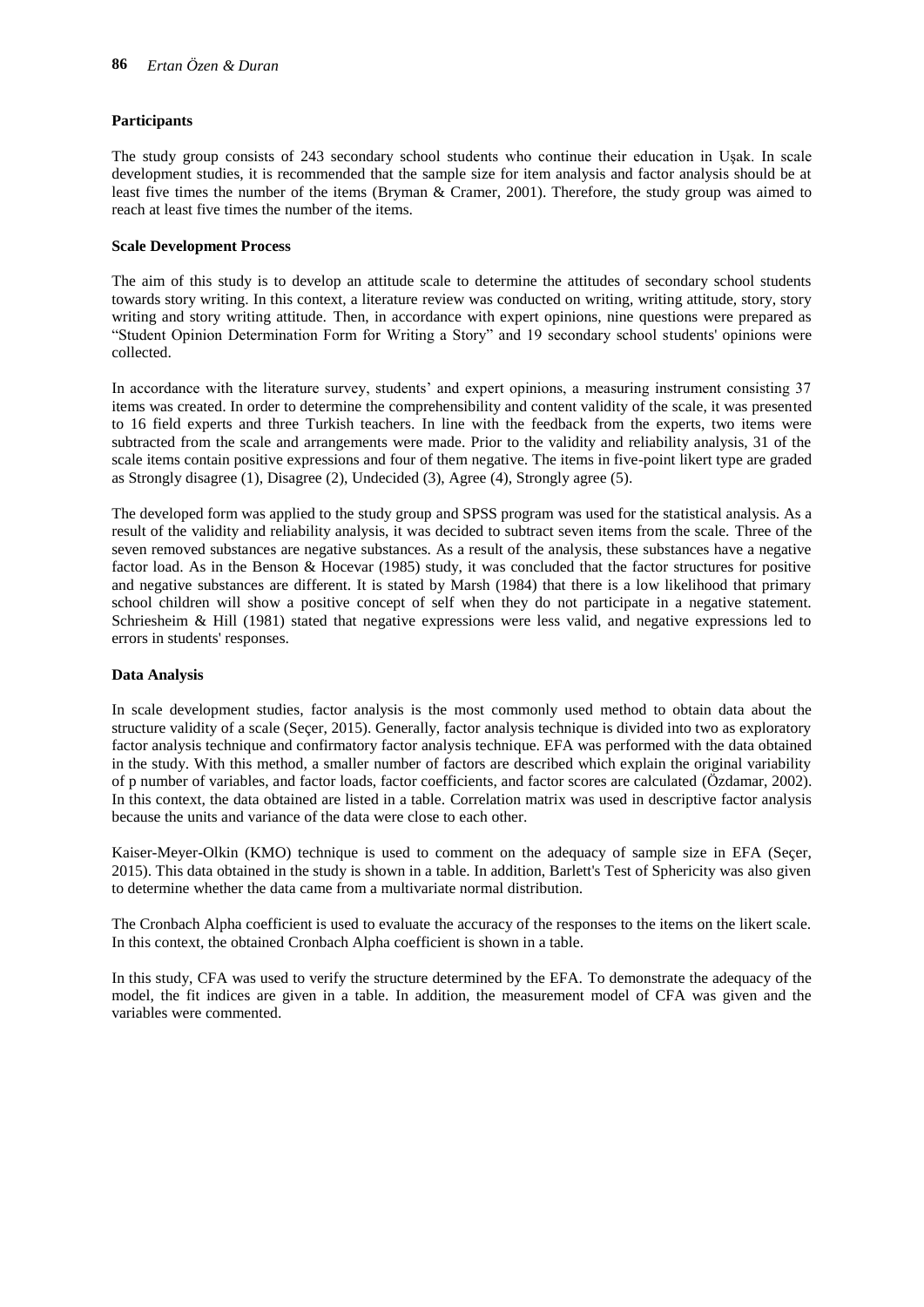#### **Results**

The findings of the study and the comments are explained under the related headings.

#### **Development of Story Writing Attitude Scale for Secondary School Students**

An exploratory factor analysis was performed for the first sub-objective of the study to develop a story writing attitude scale for secondary school students.

#### *Findings Related to Exploratory Factor Analysis*

The findings related to the adequacy of sample size in exploratory factor analysis are given in Table 1.

|                                                        | Table 1. KMO Coefficient for Factor Analysis of the Scale |                                |     |      |
|--------------------------------------------------------|-----------------------------------------------------------|--------------------------------|-----|------|
| <b>Bartlett's Test of</b><br><b>Kaiser-Meyer-Olkin</b> |                                                           |                                |     | Sig. |
|                                                        | <b>Measure of Sampling</b>                                | <b>Sphericity Approx. Chi-</b> |     |      |
|                                                        | <b>Adequacy</b>                                           | <b>Square</b>                  |     |      |
|                                                        | 94                                                        | 3529.50                        | 378 |      |
|                                                        |                                                           |                                |     |      |

In order to determine the factor structure of the developed scale, factor analysis was applied to the scores obtained from the responses of students to the scale. The KMO test is a criterion for testing the suitability of the data structure for factor analysis in terms of sample size (Çokluk, Şekercioğlu & Büyüköztürk, 2016). The KMO value has a value between 0 and 1. The following evaluation of levels for KMO values is that 0.50-0.60 is miserable, 0.60-0.70 is mediocre, 0.70-0.80 is middling, 0.80-0.90 is meritorious and over 0.90 is marvelous (Şencan, 2005). According to Pallant (2001), KMO value should be at least 0.60 and Kaiser (1974) stated that it should be at least 0.70. In the factor analysis of the study, KMO value was found 0.94 and it is significantly higher than acceptable value (0.70).

The suitability of the data for factor analysis can be examined by Barlett's sphericity test (Büyüköztürk, 2014). As a result of the analysis, the Barlett Sphericity Test was found to be significant ( $\chi$ 2 = 3529,500; p<0,01). The chi-square statistic shows that the data matrix is appropriate.

The construct validity of the scale was analyzed using the factor analysis on the data obtained from the developed scale and variance and factor eigenvalues of the scale items are shown in Table 2.

| Table 2. Variance and Factor Eigenvalues of Story Writing Attitude Scale |                    |                           |                   |  |
|--------------------------------------------------------------------------|--------------------|---------------------------|-------------------|--|
| <b>Components</b>                                                        | <b>Eigenvalues</b> | <b>Variance Explained</b> | <b>Cumulative</b> |  |
|                                                                          |                    |                           | <b>Variance</b>   |  |
| Component 1                                                              | 12,269             | 22,985                    | 22,985            |  |
| Component 2                                                              | 1,853              | 16,979                    | 39,965            |  |
| Component 3                                                              | 1,634              | 16,306                    | 56,271            |  |

In social sciences, scale items are expected to explain the total variance between 40% and 60% (Can, 2014). It can be seen that the scale has a three factor structure because the dimension where the total variance is explained over 40% is the third factor and the substance is collected under three factors whose eigenvalue is greater than 1.

It was observed that the scale has three components as in the original and these three eigenvalues were over 1.00. These three sub-components accounted for 56.27% of total variance.

Factor load values are shown in Table 3 in order to see the relationship of substances with factors.

| Lable 5. Pactul Load Values of Story Willing Attitude Scale |     |                         |             |  |
|-------------------------------------------------------------|-----|-------------------------|-------------|--|
| <b>Items</b>                                                |     | Component 1 Component 2 | Component 3 |  |
| Love <sub>8</sub>                                           | .80 |                         |             |  |
| Love <sub>7</sub>                                           | .78 |                         |             |  |
| Love1                                                       | .73 |                         |             |  |
| Love3                                                       | .69 |                         |             |  |
| Love9                                                       | .68 |                         |             |  |

Table 3. Factor Load Values of Story Writing Attitude Scale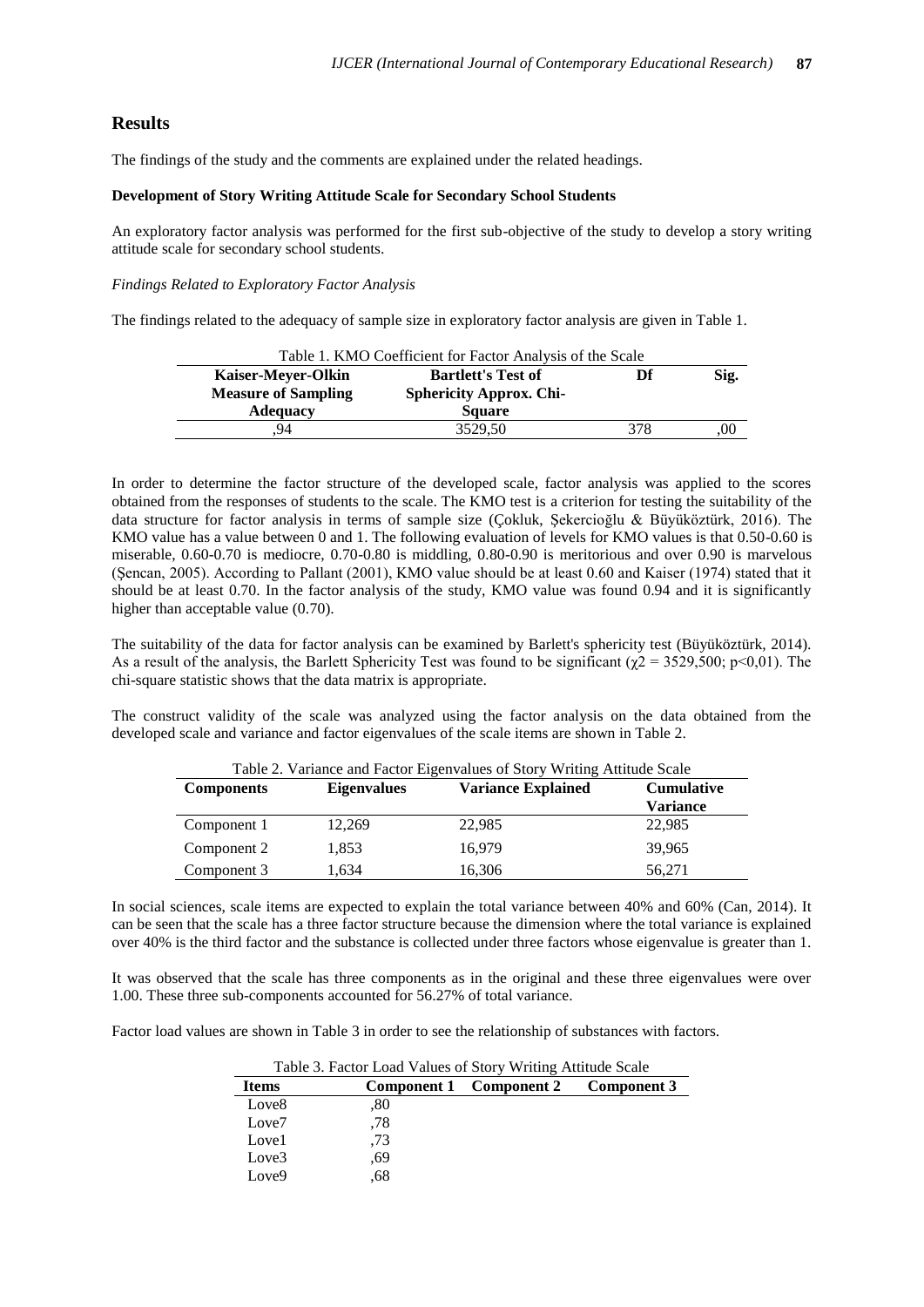| Love14               | ,68 |     |     |
|----------------------|-----|-----|-----|
| Love5                | ,67 |     |     |
| Love13               | ,59 |     |     |
| Love11               | ,53 |     |     |
| Love <sub>6</sub>    | ,50 |     |     |
| Love4                | ,43 |     |     |
| Benefit2             |     | ,77 |     |
| Benefit <sub>8</sub> |     | ,75 |     |
| Benefit7             |     | ,74 |     |
| Benefit10            |     | ,71 |     |
| Benefit <sub>5</sub> |     | ,65 |     |
| Benefit1             |     | ,64 |     |
| Benefit9             |     | ,54 |     |
| Benefit4             |     | ,54 |     |
| Learning             |     |     | ,70 |
| Environment4         |     |     |     |
| Learning             |     |     | ,69 |
| Environment11        |     |     |     |
| Learning             |     |     | ,68 |
| Environment10        |     |     |     |
| Learning             |     |     | ,62 |
| Environment3         |     |     |     |
| Learning             |     |     | ,62 |
| Environment9         |     |     |     |
| Learning             |     |     | ,59 |
| Environment2         |     |     |     |
| Learning             |     |     | ,56 |
| Environment8         |     |     |     |
| Learning             |     |     | ,52 |
| Environment5         |     |     |     |
| Learning             |     |     | ,50 |
| Environment1         |     |     |     |

Varimax rotation was applied to the data in order to see the factor load distribution. Items loading 0.30 indicates that 9% of the variance explained by the factor. The variance at this level is remarkable and the load value of 0.60 and above is high, the load value between 0.30 and 0.59 can be defined as medium regardless of its mark and this is taken into consideration in variable extraction (Büyüköztürk, 2002).

As a result of the analysis, 2, 10 and 12, which are the items of love dimension in the original scale, items 3 and 6 in the benefit dimension and items 6 and 7 in learning environment were found in more than one dimension or not in any dimension and were removed from the scale. After removing these substances from the analysis, factor analysis was performed for the second time and the results indicated in Table 3 were obtained. When these results were examined, as in the original measurement tool, the items had high values under three factors. It was determined that the first factor of the scale consists of 11 items, the second factor consists of 8 items and the third factor consists of 9 items. Factor load values of the first factor ranged between 0.43-0.80, the factor load values in the second factor ranged between 0.54-0.77 and the factor loads in the third factor ranged between 0.50-0.70.

#### *Reliability Analysis*

In this study, Cronbach Alpha method, which is one of the methods of determining reliability in measurement tools, was selected and the calculated value is shown in Table 4.

| Component   |       | NUMBER OF CLOMBACH SAIDING |
|-------------|-------|----------------------------|
|             | Items |                            |
| Component 1 |       | .91                        |
| Component 2 |       | .90                        |
| Component 3 |       | .86                        |
| Total       | 28    | 95                         |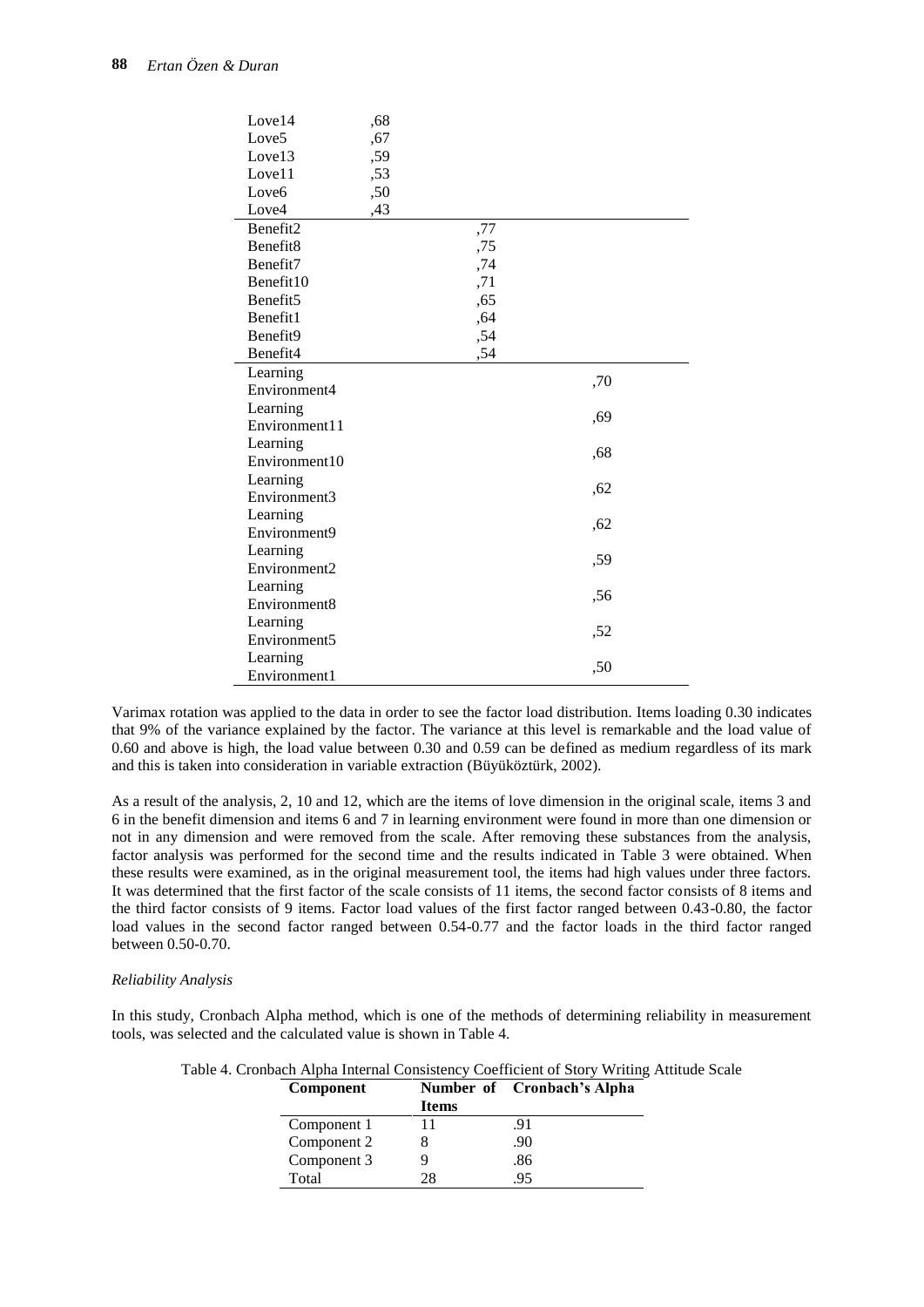The success in predicting the behavior of individuals depends largely on the reliability of the test and the scores obtained from the test (Büyüköztürk, 2014). Cronbach Alpha coefficient is calculated for the rated attitude and personality tests (Can, 2014; Thorndike & Thorndike, 2018). In the literature, it is stated that if Cronbach alpha coefficient of the scale is between 0.80 and 1, the scale is highly reliable; if it is between 0.60 and 0.79, the scale is reliable; if it is between 0.40 and 0.60, the scale is low reliable and if it is between 0 and 0.39, the scale is unreliable (Büyüköztürk, 2014). For the sub-dimensions of the scale, Cronbach Alpha coefficients were 0.91; 0.90; 0.86, while it was 0.95 for the whole scale. These values showed that all of the sub-dimensions and the whole scale were reliable.

*Findings Related to Confirmatory Factor Analysis*

CFA was used to test the construct validity of the scale. The model fit indices of the measurement tool are given in Table 5.

| Table 5. Comparison of Measurement Values and Reference Adaptation Index Values in the Study |                     |                                       |                           |                              |                               |             |
|----------------------------------------------------------------------------------------------|---------------------|---------------------------------------|---------------------------|------------------------------|-------------------------------|-------------|
| <b>Measurement</b>                                                                           |                     | <b>Measurement Values</b> Perfect Fit |                           | <b>Acceptable Fit</b>        | Fit                           |             |
|                                                                                              | <b>Values</b>       | <b>Before</b>                         | <b>After Modification</b> |                              |                               |             |
|                                                                                              | <b>Modification</b> |                                       |                           |                              |                               |             |
| CMIN/sd                                                                                      | 1.80                |                                       | 1,57                      | $0 \leq \chi$ 2 /df $\leq$ 2 | $2\leq\gamma2$ /df $\leq3$    | Good fit    |
| p                                                                                            |                     |                                       | ,00                       | .05>                         |                               | Not fit     |
| <b>GFI</b>                                                                                   | .84                 |                                       | .86                       | $0,95 \leq$ GFI $\leq$ 1,00  | $0,90 \leq$ GFI $\leq 0,95$   | Acceptable  |
| <b>AGFI</b>                                                                                  | .81                 |                                       | .84                       | $0,90 \leq AGF1 \leq 1,00$   | $0,85 \leq$ AGFI $\leq$ 0,90  | Acceptable  |
| IFI                                                                                          | .92                 |                                       | .94                       | $0.95 \leq$ GFI $\leq$ 1.00  | $0,90 \leq$ GFI $\leq 0,95$   | Acceptable  |
| <b>CFI</b>                                                                                   | .91                 |                                       | ,94                       | $0,97 \leq CFI \leq 1,00$    | $0,95 \leq CFI \leq 0,97$     | Acceptable  |
| <b>RMSEA</b>                                                                                 | .05                 |                                       | .04                       | $0 \leq$ RMSEA $\leq 0.05$   | $0.05 \leq$ RMSEA $\leq$ 0.08 | Perfect fit |
|                                                                                              |                     |                                       |                           |                              |                               |             |

Reference: Blunch, 2008; Byrne, 2010

Many conformity index values should be used in order to more accurately determine the compatibility of the model due to the fact that the fit indices have strengths and weaknesses compared to each other in evaluating the harmony between the theoretical model and the actual data (Büyüköztürk, Akgün, Kahveci, Demirel, 2004). Chi-Square Goodness of Fit, Goodness-of-Fit Index (GFI), Adjusted Goodness-of-Fit Index (AGFI), Incremental Fit Index (IFI), Comparative Fit Index (CFI), Root Mean Square Error of Approximation (RMSEA) indexes are used in this study.

The ratio of the  $\chi$ 2 /df, the overall compatibility index of the model tested, is in marvelous fit range. On the other hand, the p value considered as a reference for the acceptance of the general compliance index in the model should not be significant and  $\chi$ 2 / sd should be less than 3 (Schumacher & Lomax, 2010). However, it is stated that if the ratio of  $\chi$ 2/df is acceptable, it is enough for the general fit index of a model to be compatible (Meydan & Şeşen, 2011).

In addition, other conformity indexes such as GFI, AGFI, IFI and CFI are also stated as acceptable as they approach 1 (Blunch, 2008; Bryne, 2010). The GFI value (0.86), the AGFI value (0.84), the IFI value (0.94), the CFI value (0.94) showed acceptable compliance. On the other hand, it can be said that the value of RMSEA (0.58) is acceptable within the framework of the reference values accepted (Arbuckle, 2012).

The diagram of the model that reflects the dimensions of the scale, the items which the dimensions have and the standardized regression weights in the analysis of each item is as follows.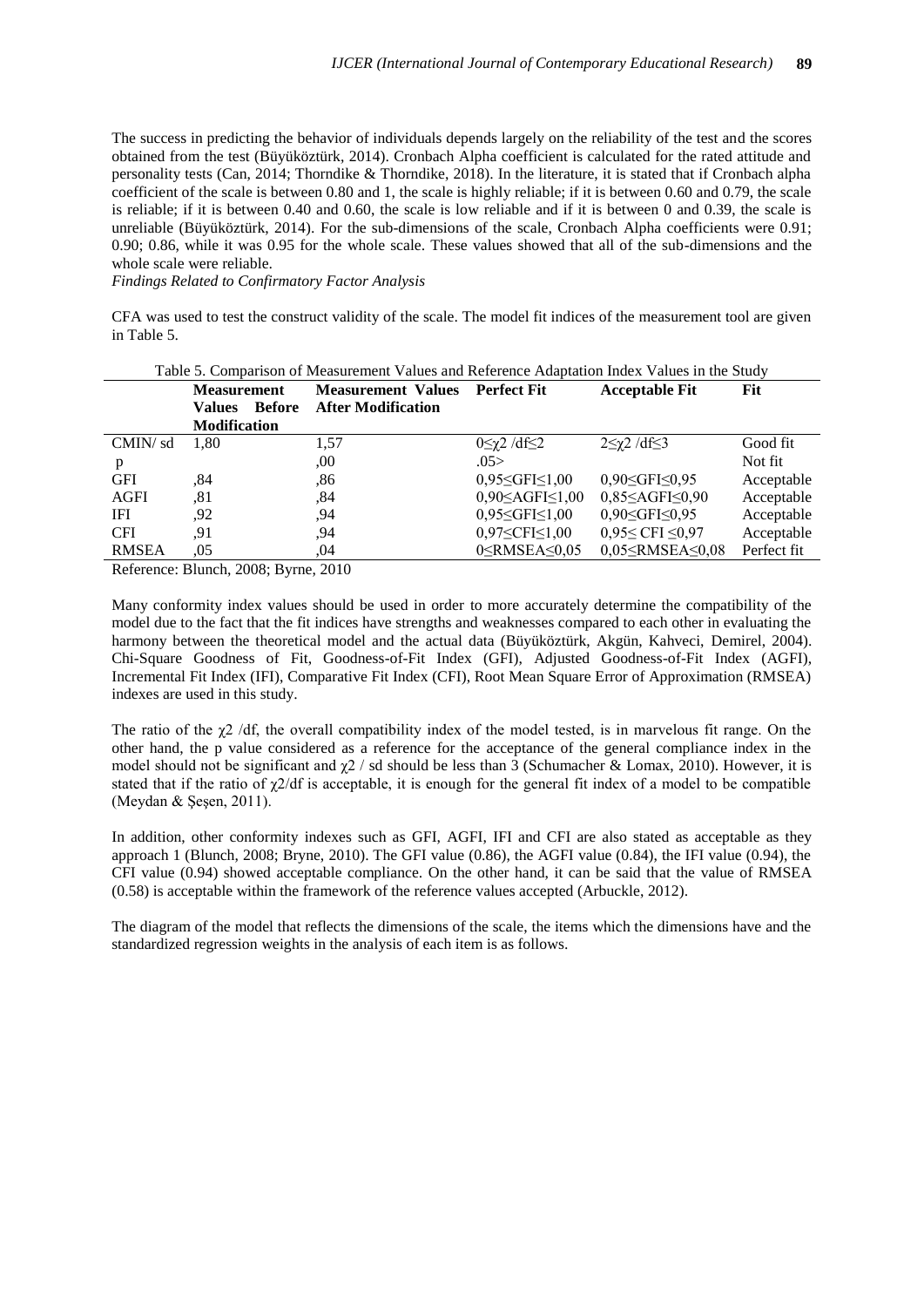

Diagram 1. Story Writing Attitude Scale Confirmatory Factor Analysis Results

Regression values show the power of estimating hidden variables of observed variables, in other words factor loads (Yemez, 2016). Factor loads ranged from 0.51 to 0.81 for *the love* sub-dimension, from 0.60 to 0.81 for *the benefit* sub-dimension, and from 0.51 to 0.73 for *the learning environment* sub-dimension. These findings explain that the items in each dimension have considerable predictability. Factor loadings were found to be significant and the items were loaded correctly.

In the path diagram, all the standardised values obtained should not exceed 1 (Aytaç & Öngen, 2012). 0.79, 0.82, 0.76 values show standardized correlation between love, benefit and learning environment. When we look at the path diagram, one-way arrows pointing towards the observed variable from the love, benefit and learning environment shows one-way linear relationship. Thus, it is seen how well each item represents its own hidden variable.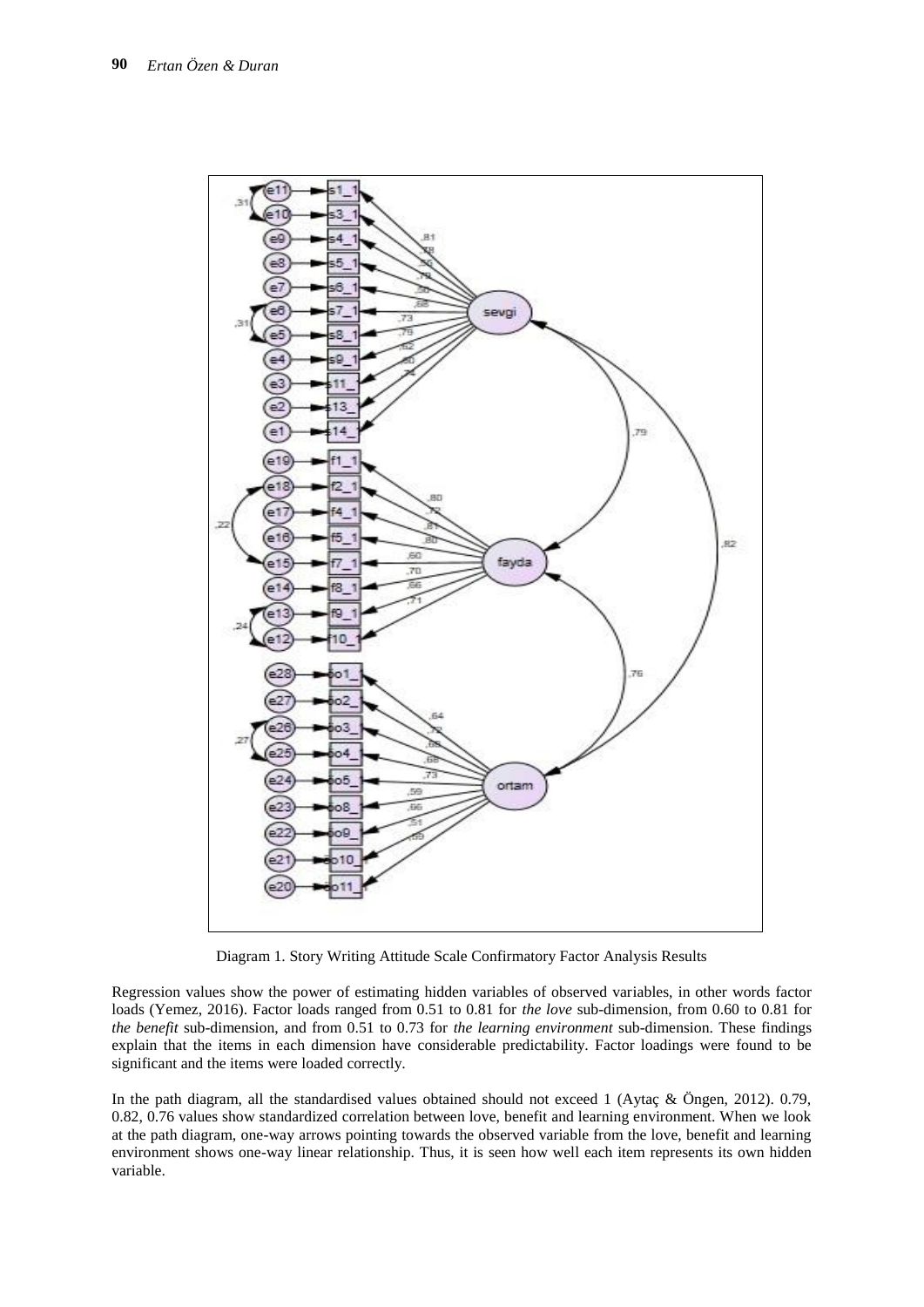When the standardized parameter values are considered, the most affecting item of dimension love is the first item with a load of 0.81 and the least affecting is the items 6 and 13 with a load of 0.50. The most affecting item of dimension benefit is the forth item with a load of 0.81 and the least affecting is the seventh item with a load of 0.60. The most affecting item of dimension learning environment is the fifth item with a load of 0.73 and the least affecting is the tenth item with a load of 0.51.

#### **Conclusion and Discussion**

In this study, a 28-item Story Writing Attitude Scale was developed to determine attitudes of secondary school students towards story writing skills. Harmer (2004) emphasizes that being able to write is a vital skill for everyone using their own first language. Writing triggers thinking, enables learners to concentrate and organize their ideas, and increases their ability to summarize, analyze, and criticize (Rao, 2007). The writing attitude is highly effective on improving or hindering writing achievement (Bartscher, Lawler, Ramirez & Schinault, 2001). Learners with positive attitudes performes significantly better than those with negative attitudes on writing tasks (Sarkhoush, 2013). The increase in writing activities has presented teachers with the challenge of determining their students' attitudes toward writing because of the link between motivation and literacy learning (Turner & Paris, 1995). So, our purpose was to develop an instrument that teachers and researchers could use to learn about students' attitudes toward writing stories.

According to the analysis results, the KMO value was found to be 0.94 in factor analysis. As a result of the analysis, the Barlett Sphericity test was found to be meaningful. After vertical rotation of varimax factor load values were found to be between 0.43 and 0.80. Calculated internal consistency reliability coefficient was found to be 0.95 for the whole scale. In the CFA, it was observed that the general fit index of the model,  $\chi$ 2/df, was within the marvelous fit range, and the items in each dimension had a significant predictive power. The findings show that the story-writing attitude scale is a valid and reliable measurement tool that can measure students ' attitudes towards story-writing skills.

In our literature, Akaydın & Kurnaz (2015) developed a writing attitude scale for high school students. Ayrancı & Temizyürek (2017) conducted a scale development study on the free writing attitudes of the students of the Faculty of Education. Kırmızı (2009), developed a Scale of Attitude Towards Writing for 4<sup>th</sup> and 5<sup>th</sup> grade students. The Attitude Scale for Written Expression was developed by Ak (2011). Temizkan & Sallabaş (2009) developed Attitude Scale for Reading and Writing to determine the attitudes of university students towards reading and writing activities. Can (2018) developed Writing Attitude Scale for Secondary School Students. The study of adaptation of the Writing Attitude Scale, developed abroad, to Turkish language was carried out by Göçer (2014). In the same way, studies were carried out by Can (2016) and Yıldız & Kaman (2016).

Teachers, the most important element of the education system, have a great influence on strengthening students' writing skills and making them enjoy writing. In particular, teachers' personal attitudes were found to affect the time spent teaching writing, the quality of teaching writing and the selection of teaching strategies (Bandura & Schunk, 1981; Robinson & Adkins, 2002; Street, 2003). Therefore, at every stage of the acquisition of writing skills, by monitoring, guiding the students, the teacher can help the students develop positive attitudes towards writing not only as a guide but also as a participant. The importance of the attitude of the students towards writing is closely related to the effective realization of the skills in Turkish Teaching Program such as short text writing and story writing.

In order to help teachers examine their students' attitudes toward writing stories, it is critical for the field of writing to have a reliable and valid method in which to measure attitudes of students. We can say that the Story Writing Attitude Scale for Secondary School Students developed to address a significant deficiency in the field of writing is a valid and reliable measurement tool. We believe that it can be a source for researchers working in this field. In addition, we expect teachers to benefit from this measurement tool.

#### **References**

Abott, H, P. (2010). *The Cambridge introduction to narrative.* Cambridge: Cambridge University Press.

- Ak, E. (2011). *The effect of creative writing techniques on the written expression skills of 5th grade students in Turkish lessons* (Master's thesis). University of Dokuz Eylul, Izmir.
- Akaydın, Ş. & Kurnaz, H. (2015). The writing attitude scale for high school students: a study of validity and reliability. *Mustafa Kemal University Journal of Social Sciences Institude*, *12*(32), 246-241.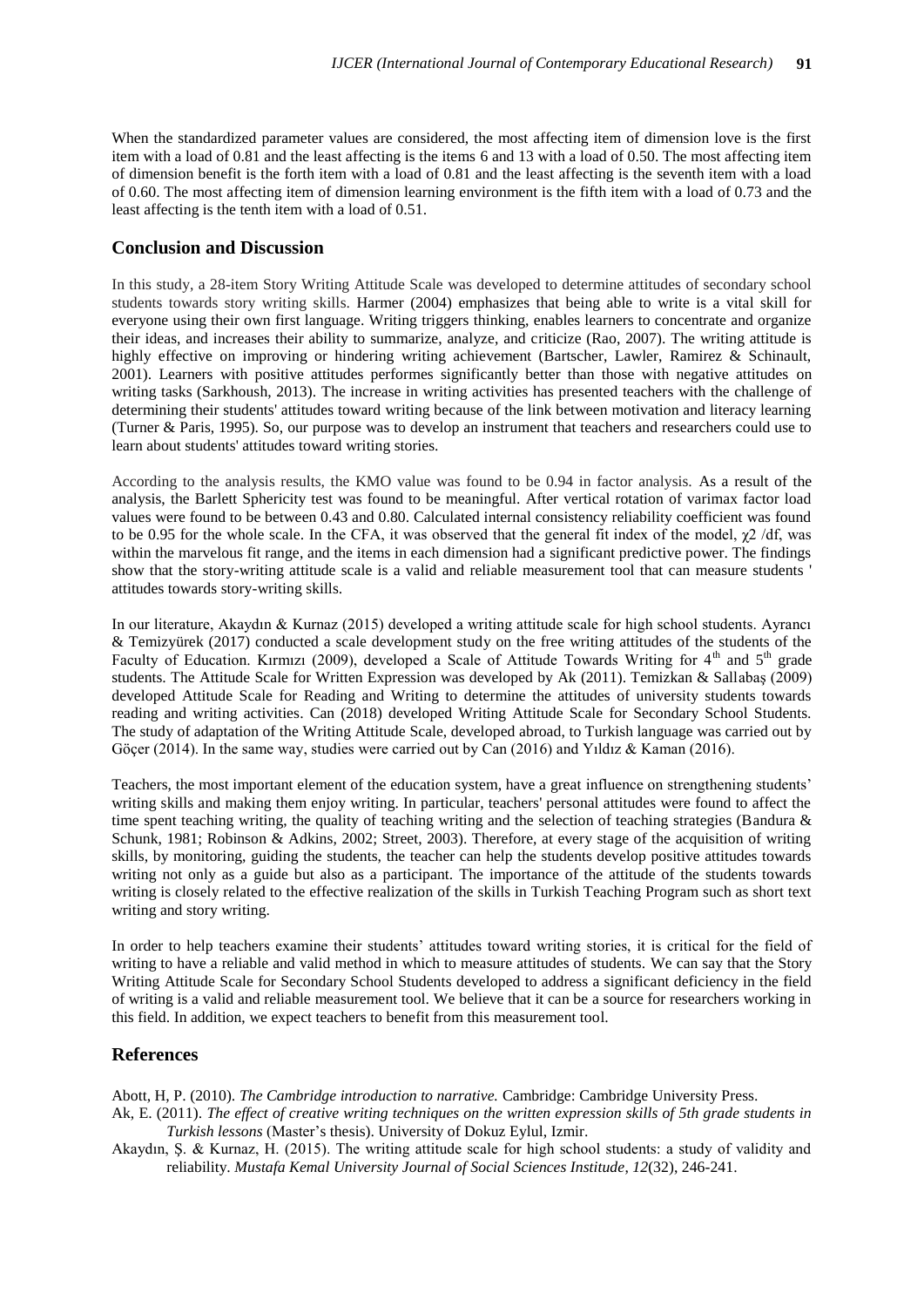- Ayrancı, B. B. & Temizyürek, F. (2017). Developing a scale to assess the free writing attitudes of faculty of education students. *Journal of Mother Tongue Education*, *5*(4), 704-716.
- Arbuckle, J. L. (2012). IBM SPSS AMOS Users Guide. Crawfordville, Florida: Amos Development Corporation.
- Arı, G. (2008). *Assessment of students' narrative texts by analytic rubric (grade 6 and 7)* (Doctoral dissertation). University of Marmara, İstanbul.
- Aytaç, M. & Öngen, B. (2012). The structure of environmental attidutes: First-order confirmatory factor analysis. *Journal of Statisticians: Statistics and Acturial Sciences*, *5*(1), 14-22.
- Bandura, A. & Schunk, D. (1981). Cultivating competence, self-efficacy, and intrinsic interest through proximal self-motivation. *Journal of Personality and Social Psychology,41*, 586-598.
- Bartscher, M. A., Lawler, K. E., Ramirez, A. J. & Schinault, K. S. (2001). Improwing student's writing ability through journals and creative writing exercices. Master of arts action research project reports, Saint Xavier University, Chicago.
- Baştuğ, M., & Keskin, H. K. (2017). Reliability and validity study of scale attitudes towards writing from paper to digital. *Educational Technology Theory and Practice*, *7*(2), 58-72.
- Benson, J. & Hocevar, D. (1985). The impact of item phrasing on the validity of attitude scales for elementary school children. *Journal of Educational Measurement*, *22*(3), 231-240.
- Blunch, N. J. (2008). *Introduction to structural equation modelling using SPSS and AMOS*. London: SAGE Publications.
- Boratav, P. N. (2009). *In time*. Ankara: İmge.
- Bryman, A. & Cramer, D. (2001). *Quantitative data analysis with SPSS release 10 for windows: A guide for social scientists*. London: Routledge.
- Byrne, B. (2010). *Structural equation modeling with AMOS: basic concepts, applications, and programming (multivariate applications)*. London: Routledge.
- Büyüköztürk, Ş. (2002). Faktor analysis: Basic concepts and using to development scale. *Educational Administration in Theory & Practice*, *8*(4), 470-483.
- Büyüköztürk, Ş. (2014). *Manual of data analysis in social sciences.* Ankara: Pegem.
- Büyüköztürk, Ş., Akgün, Ö., Kahveci, Ö., Demirel, F. (2004). The validity and reliability study of the Turkish version of the motivated strategies for learning questionnaire. *Educational Sciences: Theory & Practice*, *4*(2), 207-239.
- Can, A. (2014). *Quantitative data analysis in scientific research process with SPSS.* Ankara: Pegem.
- Can, B. (2016). *The effect of education model based on self-regulated strategy development on improving story writing skills* (Doctoral dissertation). University of Gazi, Ankara.
- Can, E. & Topçuoğlu Ünal, F. (2017). Attitude scale towards writing for secondary school students: the study of validity and reliability. *International Journal of Languages' Education and Teaching, 5*(3), 203-212.
- Can, E. (2018). *A practice to develop writing skill in narrative text type: Fiction ladder* (Master's thesis). University of Dumlupınar, Kütahya.
- Coşkun, E. (2007). Writing skill. Kırkkılıç, A. & Akyol, H. (Eds.), *Teaching Turkish in Primary Education* in (p. 49-91). Ankara: Pegem.
- Çokluk, Ö., Şekercioğlu, G. & Büyüköztürk, Ş. (2016). *Multivariate statistics for social sciences: SPSS and LISREL applications*. Ankara: Pegem.
- Del Águila, V. (2016). *Improving learners' fluency through the implementation of creative writing in the EFL classroom*. Universidad de Piura. Facultad de Ciencias de la Educación. Piura, Perú.
- Englert, C, Raphael T., Fear, K. & Anderson. (1988). Students' metacognitive knowledge about how to write informational texts. *Learning Disability Quarterly*, *11*,18-4.
- Erdoğan, Ö. (2012). *The effects of process based creative writing activities on students' writing expression and attitude towards writing* (Unpublished Doctoral Dissertation). University of Hacettepe, Ankara.
- Eronat, K. (1995). *Turkish storytelling and Rasim Özdenören* (Master's thesis). University of Fırat, Elazığ.
- Fazio, R. H., & Olson, M .A. (2003). Attitudes: Foundations, functions, and consequences. In M. A. Hogg & J. Cooper (Eds.), *The SAGE handbook of social psychology.* London, England: Sage.
- Genette, G. (1982). *Figures of literary discourse*. New York: Columbia University Press.
- Graham, S., Berninger, V., & Fan, W. (2007). The structural relationship between writing attitude and writing achievement in first and third grade students. *Contemporary Educational Psychology, 32*, 516- 536.
- Graham, S., Harris, K. R., MacArthur, C.A., & Schwartz, S. (1991).Writing and writing instruction for students with learning disabilities: Review of a research program. *Learning Disability Quarterly, 14*, 89-11.
- Göçer, A. (2014). The adaptation to Turkish of the writing attitude scale (WAS): The study of validity and reliability. *Kastamonu Education Journal*, *22*(2), 515-524.
- Güneş, F. (2013). *Turkish teaching approaches and models*. Ankara: Pegem.
- Harmer, J. (2004). How to teach writing. New York: Pearson.